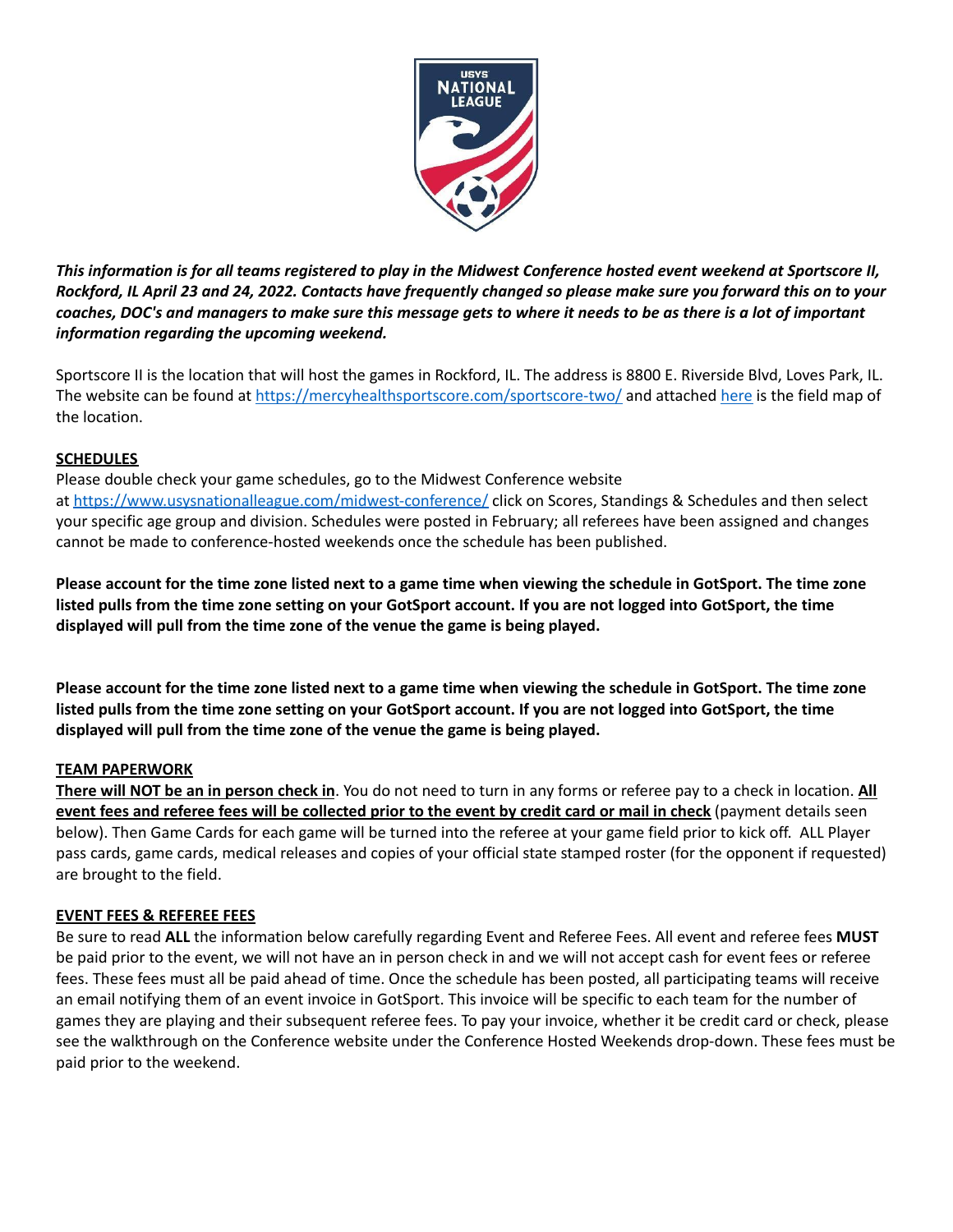Please note that all event fees for Conference Hosted Event Weekends were clearly listed in our Conference Operating Procedures prior to schedules being created and all teams agree to these fees when they schedule games in these events. The event fee for each participating team is \$150. If a team is playing a 3<sup>rd</sup> match there is an additional extra \$75 fee for the 3<sup>rd</sup> match. See note below from the COP's:

# **2.04 Conference Hosted Weekends**

*Conference hosted weekend will take place on the following weekends:*

Spring Season 2022 April 23-24 Rockford, IL Up to 15 fields (turf and grass) \$150 per team (3rd match an extra \$75)\*

\*Denotes a Stay to Play weekend. We are required to use the housing companies in order to use these state of the art facilities on these weekends. Housing information will be posted on the conference website after the scheduling meetings *have been completed.*

# A reminder on Referee Fees:

| 13U and 14U      | \$70 per game per team; a total of \$140 (\$60 to Referee and \$40 to each AR) |
|------------------|--------------------------------------------------------------------------------|
| 15U and 16U      | \$80 per game per team; a total of \$160 (\$70 to Referee and \$45 to each AR) |
| 17U. 18U and 19U | \$90 per game per team; a total of \$180 (\$80 to Referee and \$50 to each AR) |

# **STAY TO PLAY RULE FOR TEAM HOUSING**

Housing information can be found on the conference website and has already been sent to all teams. The housing links can be found in the Conference Hosted Weekends drop down for each event weekend.

## **PLAYER UNIFORMS**

When there is a conflict in uniform color, it is expected that the first team listed on the match schedule is to wear light/white color jerseys and socks. When there is a conflict in uniform color, the team listed second on the Conference schedule must change its jerseys and socks, except in situations where the team listed first is wearing dark colored jerseys and/or socks, then the team listed first must change to light/white color jerseys and socks. The Referee shall define what constitutes light and dark color jerseys and socks. If any player/s on the roster are club pass carded players with the same player number as another player on their team, then the number must be edited with tape and the game card should be edited to match. This is not permissible at the National Tier of National League, but is permissible at the conference level.

## **SEND OFFS-RED CARDS**

Remember that anyone receiving a Red Card or Sent Off is automatically suspended from the team's next conference game. The referee's decisions on the field are final.

## **MISCELLANEOUS ITEMS**

Some additional notes about this weekend:

- Pets are NOT allowed onsite
- No Dynamic Warm-ups at all on the Grass Fields
- **Game Scores are to be submitted by the teams directly themselves**. ALL match scores must be entered by the winning team. In the event of a tie, the team listed as Team A (home) on the schedule should be the team that enters the score and submits the game card. This MUST be done before leaving the facility.
- Concessions are available throughout the site
- We expect to play through rain, although severe weather may delay games